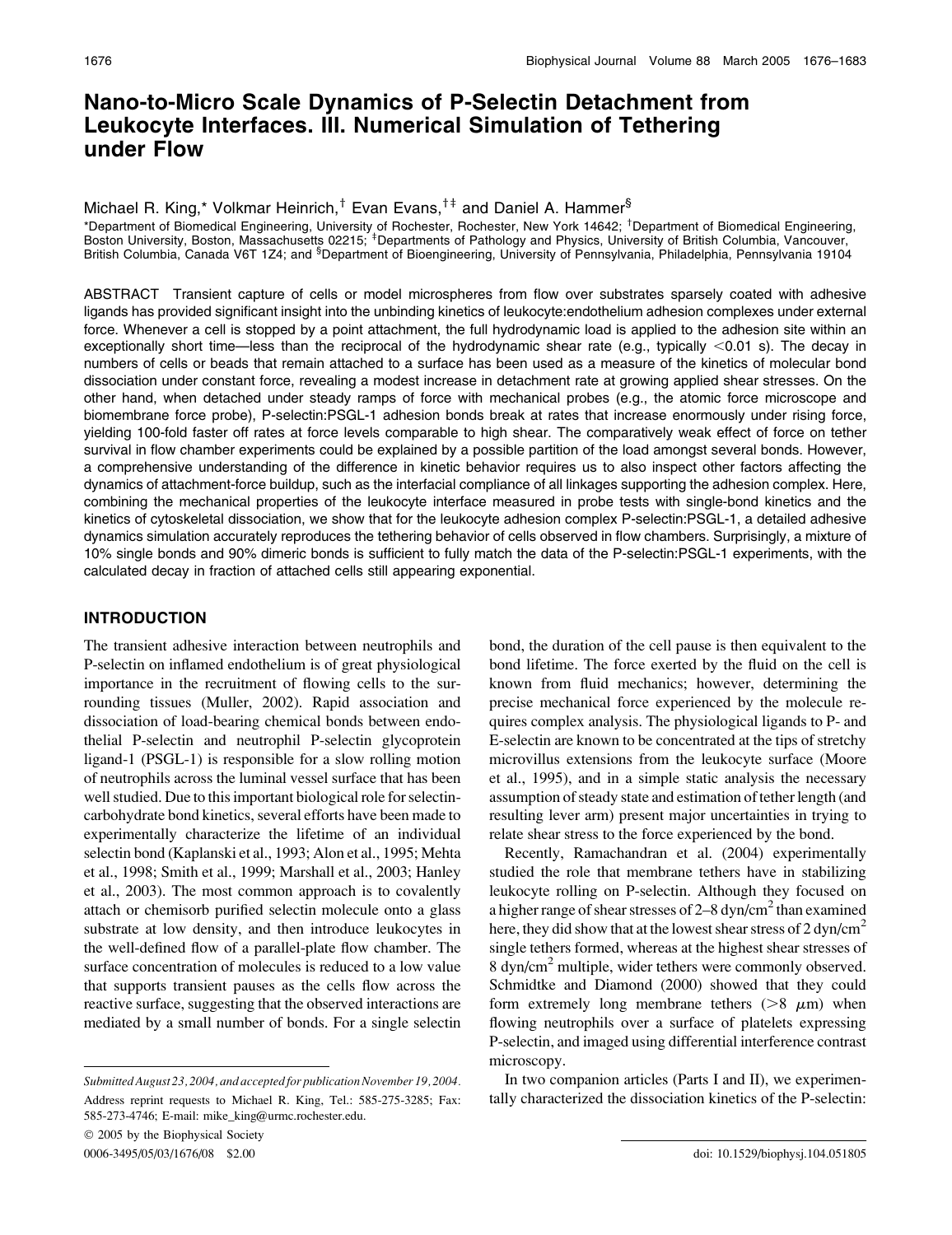PSGL-1 bond and of a cytoskeletal anchor of PSGL-1, as well as the tether-extension and cell-compression mechanics of human neutrophils, using micropipette aspiration techniques. The complex kinetics recently observed for the P-selectin:PSGL-1 bond suggest that it may in fact dissociate via two distinct pathways, a novel fast pathway that is selected under low force and is relatively independent of the force loading, and a slower pathway whose dissociation rate exhibits the more familiar exponential dependence on the magnitude of the applied force (Evans et al., 2004). Furthermore, a distinct, stochastic unbinding event could be identified that defined the transition from a regime of linear elastic extension of the cell interface, to a viscous membrane-pulling regime. This event was attributed to dissociation of PSGL-1 from its cytoskeletal attachment, and the force dependence of this bond dissociation event was characterized. The viscous extension of long membranous tethers is responsible for partially relieving the load experienced by the P-selectin:PSGL-1 bond and results in long-lived cell tethers  $(\sim 1 \text{ s})$  that have been observed experimentally. Several aspects of these observations are at odds with previously proposed models for the interaction between neutrophils and P-selectin surfaces under flow. Perhaps most importantly, Bell model kinetic parameters deduced from P-selectin:PSGL-1 cell tethering experiments in the literature (Alon et al., 1995; Smith et al., 1999; Schmidtke and Diamond, 2000; Ramachandran et al., 2001, 2004; Park et al., 2002) are quite different from the values obtained from dynamic force spectroscopy (DFS) measurements in Part II of this series. The DFS measurements themselves are in closer agreement with independent measurements of P-selectin: PSGL-1 dissociation using atomic force microscopy (Hanley et al., 2003). It should be noted that these different measurement techniques have produced consistent Bell model parameters for cadherin bonds, albeit at shear rates lower than that representative of most venules (Baumgartner et al., 2000; Perret et al., 2002). Thus, the purpose of this article, Part III of a three-part series, is to assemble all of these recently observed behaviors associated with the force-induced dissociation of P-selectin bonds to neutrophil PSGL-1, into a detailed numerical model of neutrophil tethering to P-selectin under flow. It is shown here that incorporating the DFS-derived dissociation kinetics of P-selectin:PSGL-1, the cytoskeletal dissociation kinetics of neutrophil PSGL-1, and the mechanics of tether extrusion and cell interface compression, all as presented in Parts I and II, fully reproduce the tethering behavior of neutrophils on P-selectin under flow as demonstrated in previous experiments (Park et al., 2002).

### **METHODS**

#### Adhesive dynamics

The simulation methods were very similar to the adhesive dynamics algorithm that has been described in several publications (Hammer and Apte, 1992; Chang et al., 2000; King and Hammer, 2001). Briefly, adhesive dynamics is a computational technique for calculating the motion of a single

rigid spherical particle in the vicinity of a planar wall, subject to an external linear shear flow and various surface interaction terms such as specific chemical adhesion, electrostatic repulsion, and gravity. Analytical solutions for the creeping flow motions of a sphere near a plane are available (Goldman et al., 1967a,b; Jeffery, 1915) to determine the six independent motions of the sphere (three translational velocities and three rotational velocities) subject to the sum of external forces and torques and the strength of the imposed shear flow. Generally, random number tests are performed at each time step to determine whether any new bonds are formed and whether any existing bonds fail; however, in the current study bond reformation was disabled to focus on simulating transient attachment experiments at low surface density. Specific modifications to the original adhesive dynamics formation, described below, were made to incorporate the new kinetic and mechanical characterizations of neutrophil adhesion to P-selectin as presented in Parts I and II.

### Linear elastic extension of the cell interface under a tensile point load

As demonstrated in Part I, before the dissociation of PSGL-1 from the cytoskeleton, the initial elongation of the P-selectin:PSGL-1 attachment behaves like a linearly elastic spring:

$$
f = k \times \Delta x,
$$

where f is tensile force supported by the attachment,  $k = 0.25$  pN/nm as measured in Part I, and  $\Delta x$  is the deviation attachment length. In simulations the initial attachment length was taken to be the equilibrium length of the P-selectin: PSGL-1 complex,  $\sim 80$  nm.

### Cytoskeletal dissociation of PSGL-1

In Part I, it was shown that the termination of the linear elastic regime is caused by a stochastic dissociation event of PSGL-1 from the neutrophil cytoskeleton. The average dissociation kinetics of this event were characterized by the first-order rate constant:

$$
k_{\rm{cyt}} = (1 \,\mathrm{s}^{-1}) \exp[f/(17 \,\mathrm{pN})].
$$

Thus, over each fixed time step of the simulation, the probability for the first-order process of cytoskeletal unbinding was calculated as:

$$
P = 1 - \exp(k_{\rm cyt} \times dt),
$$

and tested against a randomly generated number uniformly distributed over the interval [0,1]. A time step of  $dt = 10^{-7}$  s was used in all simulations.

# Viscous tether extrusion

After cytoskeletal dissociation, formation and further extension of a tether between the neutrophil and a P-selectin surface is found to exhibit a primarily viscous behavior (see Part II). Specifically, the resistive force generated by the tether was shown to depend on the linear velocity of tether extension ("pulling speed,"  $v_{\text{pull}}$ ) and to plateau at a value of:

$$
f_{\infty} = (60 \, pN) \times (v_{\text{pull}} \times s/\mu m)^{0.25}.
$$

The rate at which this plateau force is approached is well described by the relation:

$$
f = f_{\infty} - (f_{\infty} - f_1) \exp[-(t - t_1)/\tau],
$$

where  $f_1$  and  $t_1$  are taken to be the tether force and time at the instance of cytoskeletal dissociation, respectively, and  $\tau$  is a response time that is also a function of pulling speed:

$$
\tau = (0.3 \text{ s}) \times (v_{\text{pull}} \times s/\mu m)^{-0.75}.
$$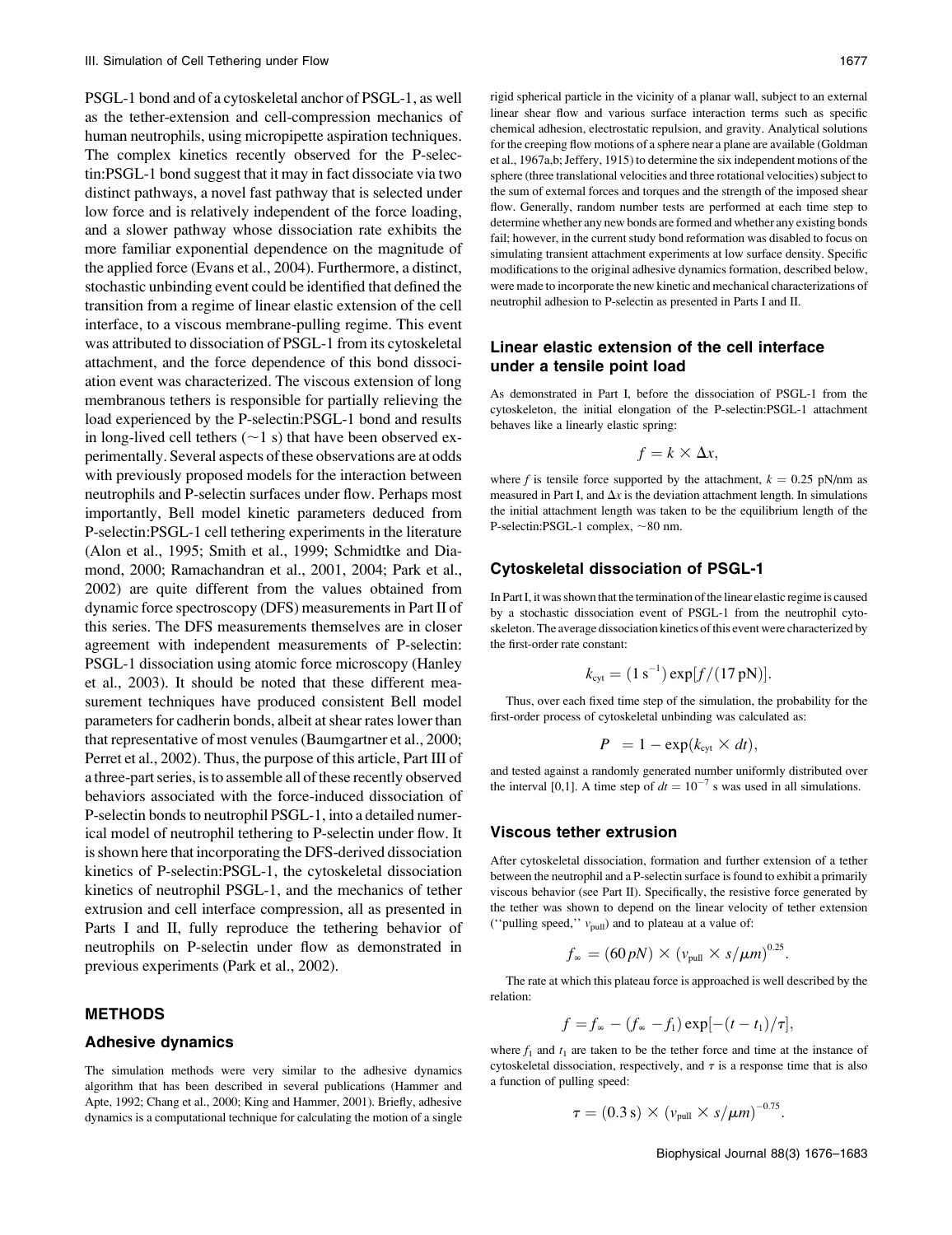#### Compressive cell-interfacial deformation

In an Appendix to Part I, it was shown that in response to compressive normal force, the neutrophil body will deform as a linear spring element at small deformation. Thus, we approximate the force resisting deformation of the cell as it impinges on the solid substrate as:

$$
f_{\text{def}} = (2\pi RP_0)\Delta x_n.
$$

Where R is the radius of the cell (taken to be  $4 \mu m$ ),  $P_0$  was determined to equal 17 N/m<sup>2</sup>, and  $\Delta x_n$  is the interfacial displacement normal to the wall. This compressive force dependence is predicted from the solution of an elastic sphere impinging on a solid substrate (Kosevich et al., 1986).

# P-Selectin:PSGL-1 dissociation

Recently, we demonstrated that the dissociation of P-selectin:PSGL-1 bonds under force occurs via two structure-dependent pathways (Evans et al., 2004; see also Part II). The combined dissociation along these two pathways can be treated as a quasi-first-order process, as indicated by the following differential equation for the number of surviving bonds  $S_B$ :

$$
dS_B/dt \approx -[\Phi_0 v_{1\to\infty} + \exp(f/f_{12})v_{2\to\infty}]
$$
  
 
$$
\times S_B(t) / [\exp(f/f_{12}) + \Phi_0].
$$

Here,  $\Phi_0$  is the occupancy ratio  $S_1/S_2$  of the two bound states at zero force, and is a function of the difference in energy level  $\Delta E_{21}$ :

$$
\Phi_0 = \exp(\Delta E_{21}/k_\text{B}T),
$$

with  $\Delta E_{21}$  determined to equal  $\sim$  4.5  $k_BT$  for this receptor-ligand pair (Evans et al., 2004). The dissociation rate of the first pathway was shown to be relatively independent of force, and equal to  $v_{1\rightarrow\infty} = 9 \,\mathrm{s}^{-1}$ . The second pathway was shown to follow the commonly observed exponential dependence on force (so-called ''Bell model'' kinetics), with an unstressed off rate of  $v_{2\rightarrow\infty} = 0.33 \,\mathrm{s}^{-1}$  and a characteristic force scale of  $f_{12} = 5 \,\mathrm{pN}$ .

#### Specific simulations of individual attachments

Simulations of neutrophil tethering to a P-selectin surface were performed by positioning the cell one equilibrium bond length ( $\sim$ 80 nm) from the surface and initiating the program with either one, two, or three P-selectin:PSGL-1 bonds. The system was integrated in time until final P-selectin:PSGL-1 bond rupture occurred, at which point the cell was repositioned to the initial coordinates and the bond(s) reestablished to produce another observation of transient cellular binding. In this manner multiple tethering events were simulated at each wall shear stress ranging from  $0.4-1.0$  dyn/cm<sup>2</sup>, for a total time interval of 100 s to produce between 350 and 3500 individual tethering events at each set of conditions. During each simulation, values of the cell position, state of cytoskeletal and P-selectin adhesion, and the force on the bond attachment were recorded at time intervals of 0.001 s for later analysis. In the case of multiple bonds, the total force on the bond attachment was assumed to be shared between all existing bonds, due to their close proximity of attachment at the end of the same microvillus. For instance, Bruehl et al. (1996) reported an average microvillus diameter of 0.1  $\mu$ m for several types of leukocytes. Additionally, because PSGL-1 is found in a dimeric form on leukocyte microvilli, double bonds may in fact be separated by far less distance. The effect of this assumption of equal force loading on the observed bond kinetics is evaluated in the Results and Discussion section.

#### Data analysis

To analyze the simulation data for apparent dissociation rates, every effort was taken to mimic the conditions of the experiments of Park et al. (2002). Simulation data were discretized into time intervals of 0.004 s, close to the high-speed video frame per second (fps) rate of 240 fps used by Park et al. Pause times were calculated as the time interval during which cell velocities remained below a threshold of 10  $\mu$ m/s. This is well below the free-stream cell velocity of 120-300  $\mu$ m/s, and corresponds to a per-frame cell displacement of only 40 nm at a frame rate of 240 fps. As done by Park et al. (2002), the natural log of the number of tethering events was plotted versus the pause time duration of each event. The negative of the regressed slope was then taken as an apparent off rate for comparison with previous experimental results. Furthermore, Park et al. (2002) binned their pause time data into temporal intervals of 1/30 s (see their Fig. 5), and this was also done in this analysis to match the analysis of Park et al.

# RESULTS AND DISCUSSION

Fig. 1 shows the neutrophil and tether bond outlines at  $t = 0$ and  $t = 1$  s during a simulation of tethering to P-selectin at a wall shear stress of 1.0 dyn/cm<sup>2</sup>. Flow is directed from left to right. In the lower graph of Fig. 1, it can be seen that the



FIGURE 1 (A) Side-view outline of a tethered cell at a wall shear stress of 1.0 dyn/cm<sup>2</sup>, initially and after 1 s. The length and orientation of the tether linking the cell to the wall is plotted at intervals of 1/30 s. (B) Closeup of the bond region.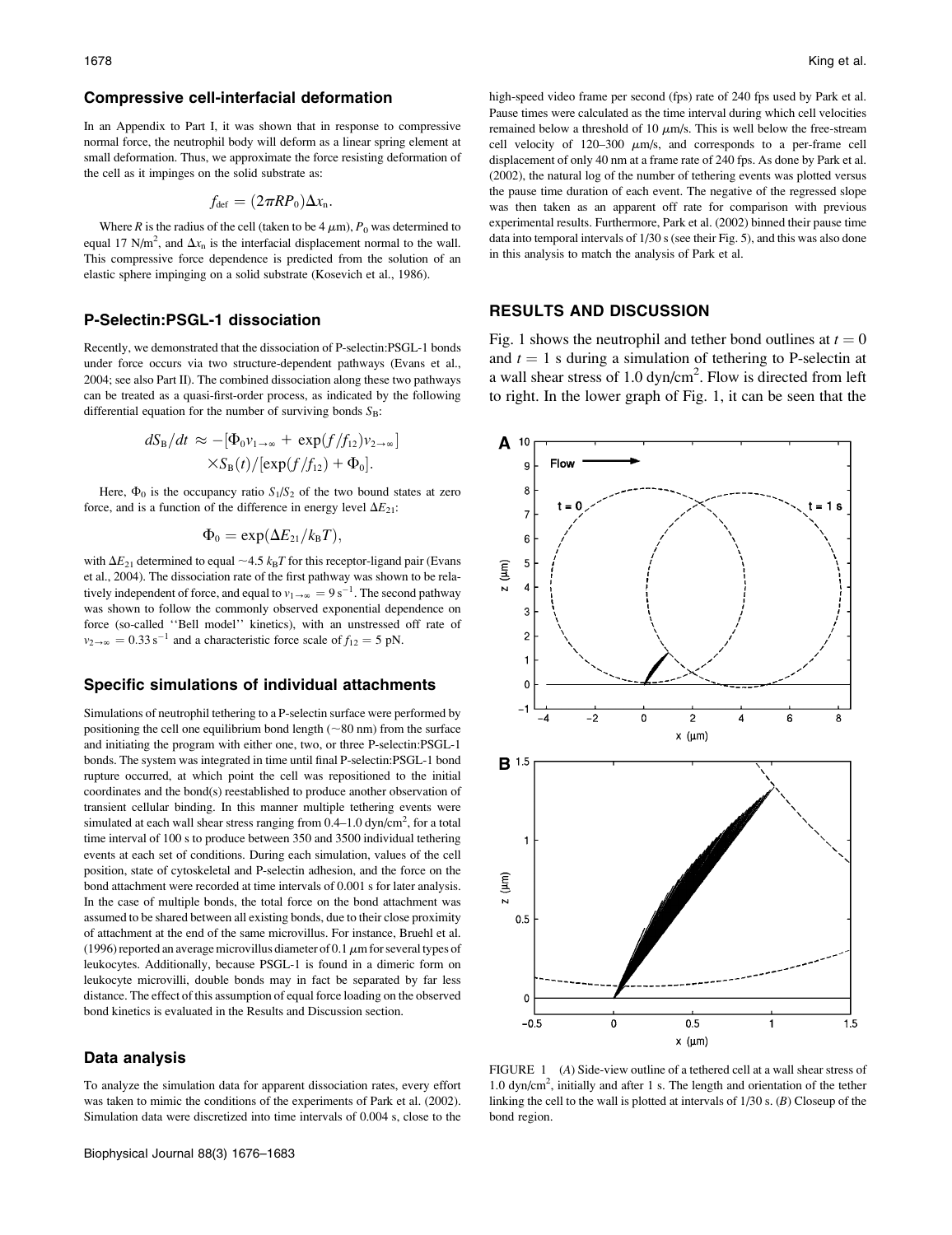bond was initiated with a vertical orientation and a length of 80 nm. As the cell is convected forward and starts to roll over the surface, the tether elongates considerably. This increases the rotation lever arm, thus relieving some of the force on the bond as pointed out previously by others (Alon et al., 1995). The extent of interfacial cell deformation is evident from the upper graph of Fig. 1, as indicated by the apparent overlap of the cell "outline" with the planar wall located at  $z = 0$ .

More information on the cell behavior is given in Fig. 2, where the bond force, tether length, interfacial deformation, and dissociation histograms are plotted as a function of time. The results of Fig. 2 correspond to a simulation of single P-selectin:PSGL-1 bonds at a wall shear stress of 0.7 dyn/ cm<sup>2</sup> . The transition from the linear elastic regime to the viscous extrusion regime, initiated by the singular cytoskeletal dissociation event, is seen to occur at around 0.02 s for



FIGURE 2 Time course of the bond force  $(A)$ , tether length  $(B)$ , and cell deformation (C) during individual cell tethering events at a wall shear stress of 0.7 dyn/cm<sup>2</sup>. In this case, tethers are mediated by single P-selectin:PSGL-1 bonds. Histograms of cytoskeletal and P-selectin:PSGL-1 dissociation events are given in panel D. Nine-hundred individual adhesion events are overlaid in panels A–C.

these conditions. During the initial 0.02 s, the force experienced by the bond increases sharply, while the cell-surface attachment experiences its fastest rate of growth. During this time the cell decelerates from the free-stream velocity and is pulled down toward the surface by the normal component of the tether force, as can be seen from the increased cell deformation. Cytoskeletal dissociation occurs rapidly at this shear stress, at around  $t = 0.02$  s as evidenced by the histogram of events at the bottom of Fig. 2. Cytoskeletal dissociation marks the transition to viscous flow of a membranous tether, during which the tether length continues to increase at a slower but approximately constant rate. Due to the stochastic nature of cytoskeletal unbinding, the plots of attachment length no longer superimpose after the first 0.01 s, but rather represent the distribution of force magnitudes at the start of viscous extrusion,  $f_1$ . Total tether force and cell deformation slightly decrease during the viscous tether extension phase, because the orientation of the tether becomes more aligned with the flow direction (see Fig. 1) and produces a larger component of force available to resist shear forces and less force component available to pull the cell toward the wall. We point out that in Fig. 2 for single P-selectin:PSGL-1 bonds there is significant overlap between the histograms of cytoskeletal and P-selectin bond failure, indicating that a substantial fraction of attachments fail before dissociation from the cytoskeleton and thus never exhibit the viscous tether extension behavior. Finally, it should be noted that Alon et al. (1997) in their approximate analysis of the static forces acting on tethered neutrophils, obtained an estimate of 124 pN of bond force at 1 dyn/cm<sup>2</sup>, equivalent to 87 pN of force at our shear stress of 0.7 dyn/cm<sup>2</sup>. This is quite similar to the ''plateau'' value shown in Fig. 2, which is perhaps not surprising because Alon et al. (1997) used reversed flow to experimentally determine the tether length to be 1.00  $\pm$  0.32  $\mu$ m, quite close to the mean and standard deviation of the simulations shown in Fig. 2. However, as discussed below, various elements missing from the analysis of Alon et al. (1997) are responsible for the differences between the bond dissociation rates that they report and those obtained from the biomembrane force probe and AFM.

The tethering dynamics for double P-selectin:PSGL-1 bonds at a wall shear stress of  $0.7 \text{ dyn/cm}^2$  look qualitatively similar to the case for single bonds (Fig. 3). The bond force, tether length, and cell deformation all follow an identical temporal evolution as the single bond case of Fig. 2, however, the tethers are, in general, longer lived. In particular, with bond dimers there is a significant fraction of tethers with lifetime  $>0.2$  s. In the bond lifetime histogram in Fig. 3 D, it can be seen that there is only a small amount of overlap between the cytoskeletal and P-selectin bond lifetimes, indicating that most attachments survive until the viscous extrusion phase.

The cell tethering simulations were analyzed using the methods of Alon et al. (1995), Park et al. (2002), and others, to determine the apparent dissociation rate of the P-selectin: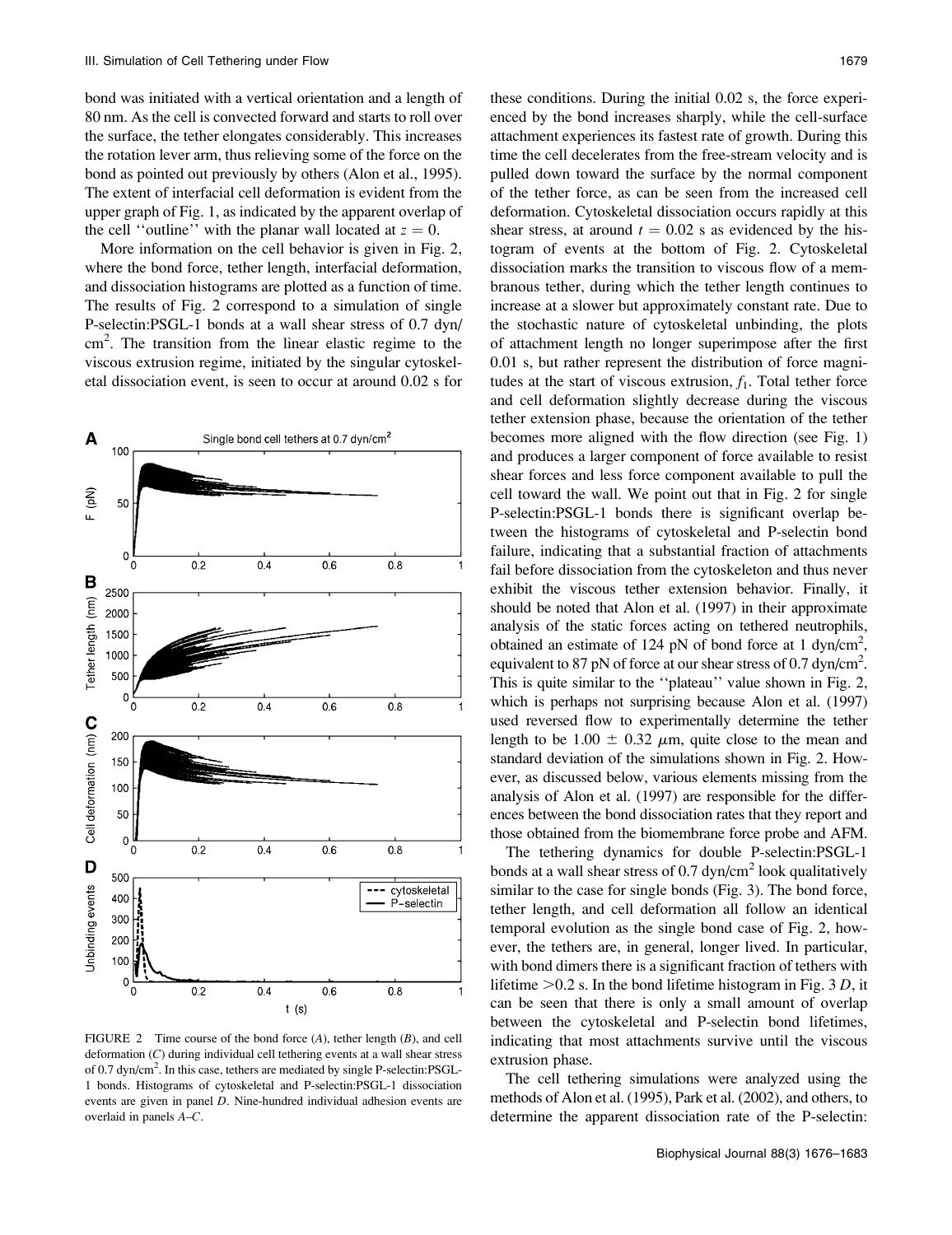

FIGURE 3 Time course of the bond force  $(A)$ , tether length  $(B)$ , and cell deformation (C) during individual cell tethering events at a wall shear stress of 0.7 dyn/cm<sup>2</sup>. In this case, tethers are mediated by dimeric P-selectin: PSGL-1 bonds that share force equally. Histograms of cytoskeletal and P-selectin:PSGL-1 dissociation events are given in panel D. Four-hundred individual adhesion events are overlaid in panels A–C.

PSGL-1 bond. Fig. 4 shows representative plots of the natural log of the number of attachment events versus the attachment duration, for either single bonds (A) or double bonds  $(B)$ . Note that despite considerable scatter in the numerical data, the curves are approximately linear to the same extent as observed in flow-chamber experiments (e.g., Park et al., 2002). In fact, these data are very similar in appearance to that presented by Park et al. (2002). Thus, based on tethering data alone there are no obvious indications of nonlinearities such as tether viscoelasticity or multiple bonding that would confound the assumption of a simple, linear dissociation process.

Fig. 5 shows the apparent off rates obtained from adhesive dynamics simulations as a function of wall shear stress, compared with the experimental measurements of Park et al. (2002). It is evident from Fig. 5 that bond dimers increase the lifetime of the tether, or equivalently, decrease the char-



FIGURE 4 Pause-time distributions used to calculate the ''apparent'' bond dissociation constants of neutrophils interacting with a P-selectin substrate. Simulated data for either single-bond tethers (A) or double-bond tethers  $(B)$  at different wall shear stresses are presented in the same form as in the experimental study of Park et al. (2002).

acteristic dissociation rate, by about a factor of two. At shear stresses higher than  $0.6 \text{ dyn/cm}^2$ , the apparent off rate rises dramatically for single bonds, as there are no long-lived tethers formed due to viscous extrusion, i.e., virtually all P-selectin bond failure occurs during the linear elastic phase. The experimental P-selectin:PSGL-1 tethering data of Park et al. lies between the single- and double-bond simulations of this study. As shown by the bottom dashed line in Fig. 5, the experimental data are consistent with a mixture of single and double bonds in a ratio of 10:90 single/double bonds. Such a mixture is not unreasonable, because both P-selectin and PSGL-1 are known to exist in dimeric form on the neutrophil and endothelial cell surfaces (Ramachandran et al., 2001). Also plotted for comparison is a Poisson distribution of single/double/triple bonds of 60:30:10, which corresponds to 63.2% of contact events resulting in adhesion. Such a distribution has been previously considered by Tees et al. (2001) and others in studies of selectin-mediated adhesion. It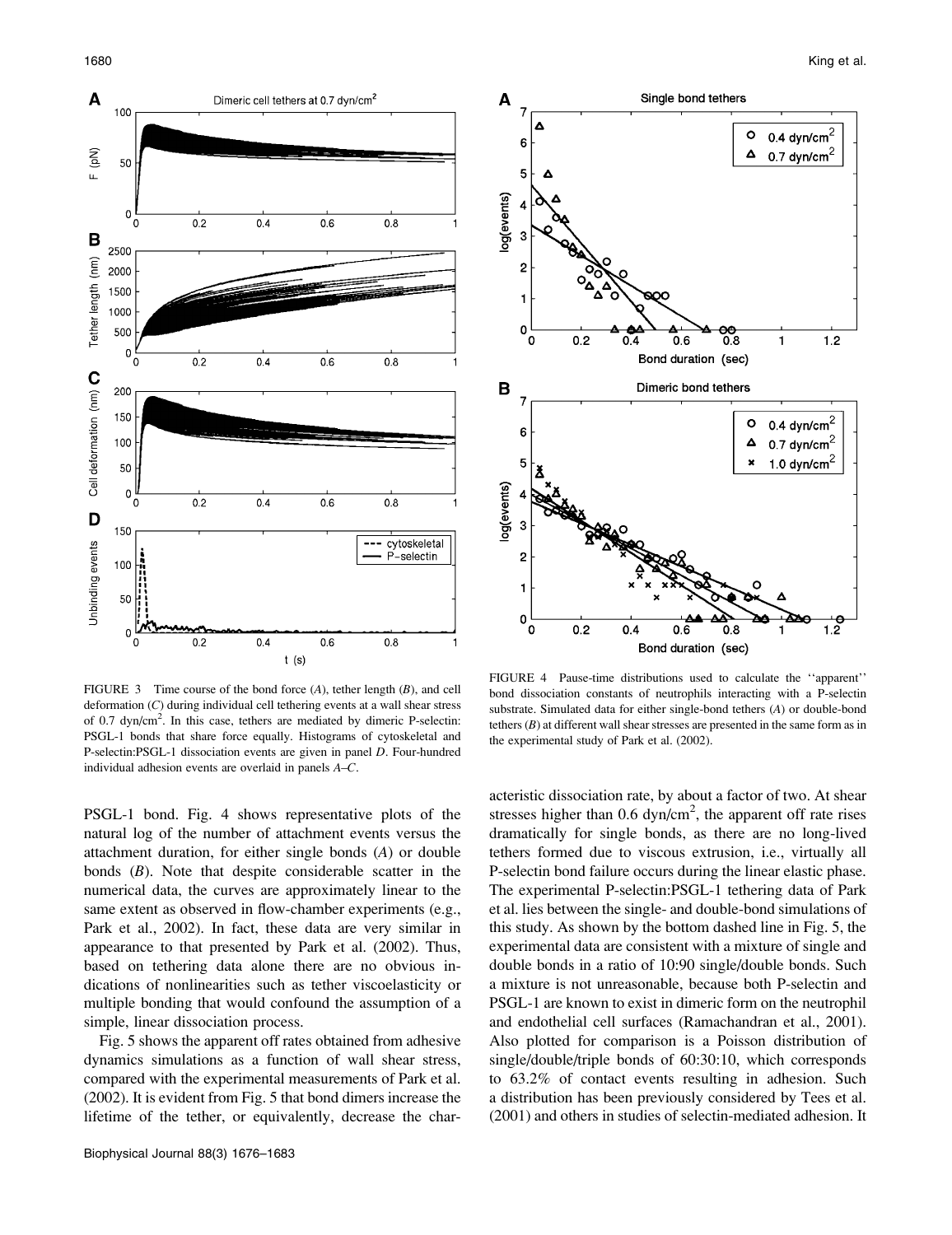

FIGURE 5 Dependence of the apparent off rate of the P-selectin:PSGL-1 bond on wall shear stress, as determined from the interpretation of real or simulated tethering experiments. Squares denote the experimental data of Park et al. (2002), and are compared with simulation results for either single or double bonds. Note that a mixture of single and double bonds, with a double-bond fraction of 90% agrees well with the experiments of Park et al. (2002). Also plotted for comparison is a relative weighting of 60% single bonds, 30% double bonds, and 10% triple bonds, corresponding to a Poisson distribution in bond number.

should be noted that Tees et al. concluded that 35% multiple bonds could account for only a 10% reduction in the rate of dissociation in their microcantilever study of P-selectin adhesion featuring a linear ramp in force. However, neutrophils tethering to P-selectin under flow exist in a ''metastable'' state, where a subtle increase in the strength of the P-selectin:PSGL-1 attachment can enable more frequent cytoskeletal detachment events and a transition to viscous tether extrusion that significantly relieves the force loading rate. Thus, because of the complex mechanics associated with the neutrophil, as characterized in the two companion articles (Parts I and II), these simulations are not directly comparable to previous microcantilever and AFM measurements.

Chen and Springer (1999) proposed that more bonds are formed at higher shear stresses, and that this provides a mechanism for neutrophils rolling via selectins to exhibit a weak dependence of rolling velocity on wall shear stress.

Such a mechanism is consistent with these simulations if one considers that greater cell compression will occur at higher shear stresses, providing a larger contact area available for additional bond formation. However, the extent to which shear-induced bond formation affects overall dissociation rates was not directly addressed in this study because the present focus is on simulating transient tethering rather than stable rolling.

Additional simulations were performed to assess how changing individual model parameters affects the apparent off rate during cell tethering under flow. The results of these simulations, corresponding to a shear stress of  $0.7 \text{ dyn/cm}^2$ and either one or two initial bonds, are presented in Table 1. All off rates are presented with their standard error. All singlebond simulations reported in Table 1 were compared using a two-sample Z-test to the ''base state'' simulation performed using the parameter values reported in the Methods section. Additionally, a double-bond simulation sequence was performed for either force-sharing dimers as described in the Methods section, or by assuming that one bond bears all of the force initially until one of the two bond fails, at which point all of the force is transferred to the remaining bond. Results of the two double-bond scenarios were compared using a twosample Z-test. In each of the simulations presented in Table 1, the parameter was varied to partially disable the particular mechanism of interest: for instance increasing the spring constant or characteristic viscous force to produce less deformation, or decreasing the cytoskeletal dissociation rate to hinder cytoskeletal unbinding. In all cases considered, the apparent off rate was altered to a measurable degree, with all changes except for two  $(k, \lambda)$  reaching  $p < 0.05$  statistical significance. The biggest change was achieved by doubling the characteristic viscous force during tether extrusion, which has the net result of producing a shorter tether before final bond rupture. This, together with the simulation using an altered cytoskeletal dissociation rate, highlight the importance of long tether formation in producing long-lived P-selectin:PSGL-1 bonds under flow conditions.

### **CONCLUSIONS**

In two companion articles (Parts I and II), we demonstrated the complex mechanics and dissociation kinetics observed

TABLE 1 1 Effect of various model parameters on apparent off rate at 0.7 dyn/cm<sup>2</sup>

| Change                               | Off rate $\pm$ SE $(s^{-1})$ | $P$ -value  |
|--------------------------------------|------------------------------|-------------|
|                                      | $9.36 \pm 1.68$              |             |
| $0.25 \rightarrow 0.5 \text{ pN/nm}$ | $14.34 \pm 3.11$             | $p = 0.162$ |
| $1 \rightarrow 0.5$ s <sup>-1</sup>  | $15.46 \pm 1.95$             | p < 0.05    |
| $60 \rightarrow 120 \text{ pN}$      | $33.74 \pm 3.07$             | p < 0.001   |
| $17 \rightarrow 34$ N/m <sup>2</sup> | $16.04 \pm 2.18$             | p < 0.05    |
| $80 \rightarrow 160$ nm              | $12.83 \pm 1.45$             | $p = 0.119$ |
|                                      | $4.32 \pm 0.32$              |             |
|                                      | $12.05 \pm 1.32$             | p < 0.001   |
|                                      |                              |             |

Differences were tested using two-sample Z-test.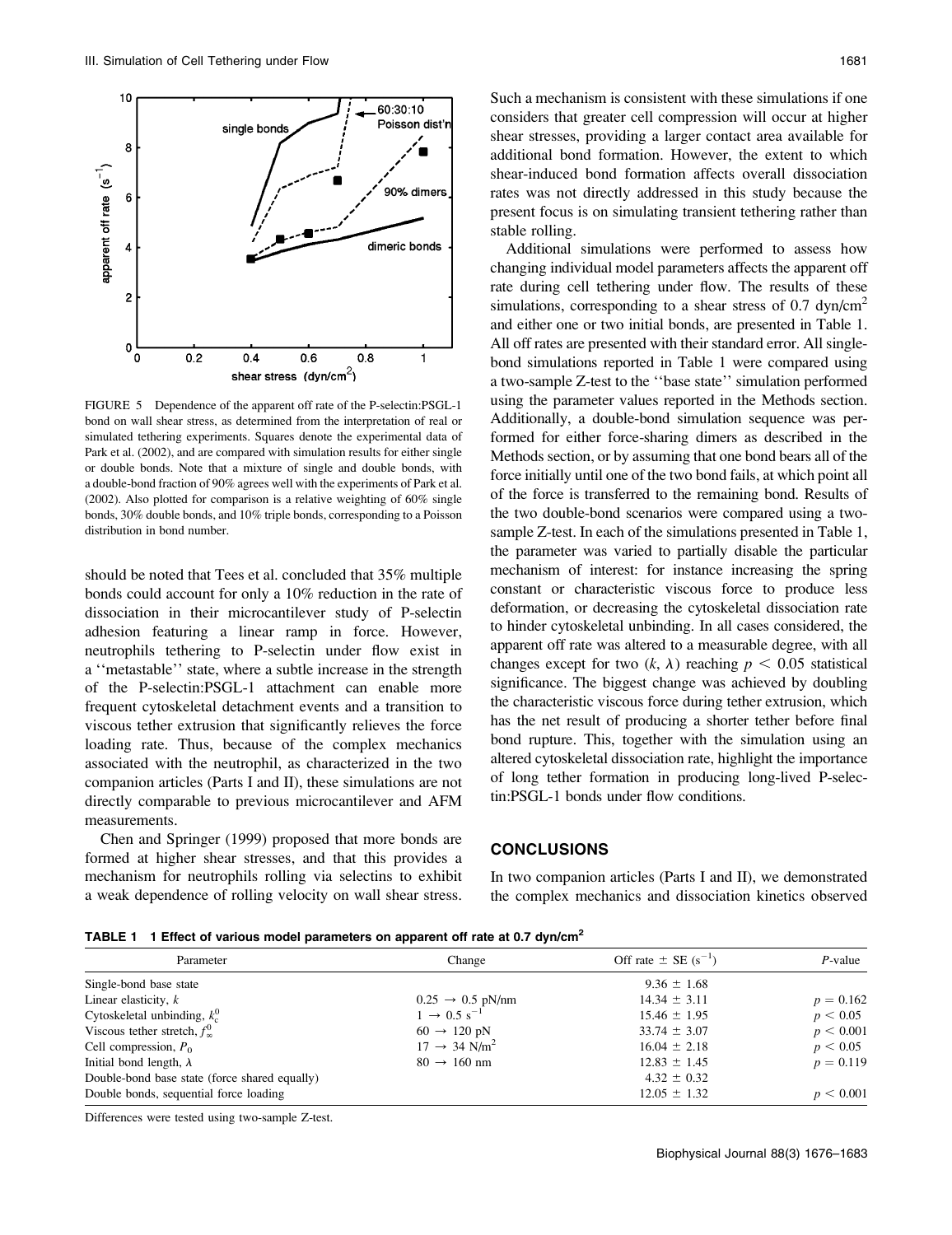when P-selectin:PSGL-1 bonds are retracted from a neutrophil surface in a dual micropipette geometry. Specifically, the initial extension of the cell interface was shown to exhibit linear elastic behavior, until catastrophic failure of the mechanical connection between neutrophil PSGL-1 and the cell cytoskeleton. After the stochastic cytoskeletal detachment event, the tether was found to extend according to a viscous shear-thinning rheological power-law model. Finally, the attachment terminates with dissociation of the P-selectin:PSGL-1 bond through either a fast or slow pathway. The kinetics of this P-selectin:neutrophil linkage, measured via the biomembrane force probe spanning two orders of magnitude in force loading rate, are quite different from that determined from cell tethering flow-chamber experiments reported by previous investigators. Clearly, the microscale mechanics of cells tethering under flow is complex, yet previous analyses of flow chamber experiments have assumed that a constant force is instantaneously applied via a lever arm of assumed (inferred) length. This assumption is necessary because the actual geometry of the connection between the cell and surface cannot be resolved with standard microscopy methods. In this Part III we assembled the recently uncovered mechanical and kinetic information on neutrophil adhesion to P-selectin into a comprehensive numerical simulation of neutrophil tethering to P-selectin under flow, in an attempt to reconcile our description of tether dynamics with existing flow chamber studies. We showed that this detailed model of neutrophil adhesion is entirely consistent with existing tethering studies, as exemplified by the recent study of Park et al. (2002). A mixture of single and double P-selectin:PSGL-1 bonds was sufficient to fully reproduce the behavior of tethering experiments. Thus, based on these independent experiments together with the integrative computer simulation of tethering in the shear flow geometry, we conclude that omission of the cell-interfacial elasticity, viscous tether extrusion, dissociation of PSGL-1 from the cytoskeleton, multiple bonding, and cell compression have all contributed to the inaccurate P-selectin:PSGL-1 dissociation kinetic rate constants deduced from overly simplified analyses of tethering under flow. An implication of this study is that other important adhesion molecules responsible for leukocyte adhesion under flow such as E-selectin must also be reexamined in well-controlled geometries (e.g., biomembrane force probe), to improve the estimates of the dissociation kinetics of these molecules.

This study was supported by the National Institutes of Health (grant No. HL018208 to M.R.K. and D.A.H.).

#### **REFERENCES**

Alon, R., S. Chen, K. D. Puri, E. B. Finger, and T. A. Springer. 1997. The kinetics of L-selectin tethers and the mechanics of selectin-mediated rolling. J. Cell Biol. 138:1169–1180.

- Alon, R., D. A. Hammer, and T. A. Springer. 1995. Lifetime of the P-selectin-carbohydrate bond and its response to tensile force in hydrodynamic flow. Nature. 374:539–542.
- Baumgartner, W., P. Hinterdorfer, W. Ness, A. Raab, D. Vestweber, H. Schindler, and D. Drenckhahn. 2000. Cadherin interaction probed by atomic force microscopy. Proc. Natl. Acad. Sci. USA. 97:4005–4010.
- Bruehl, R. E., T. A. Springer, and D. F. Bainton. 1996. Quantitation of L-selectin distribution on human leukocyte microvilli by immunogold labeling and electron microscopy. J. Histochem. Cytochem. 44:835–844.
- Chang, K.-C., D. F. J. Tees, and D. A. Hammer. 2000. The state diagram for cell adhesion under flow: leukocyte rolling and firm adhesion. Proc. Natl. Acad. Sci. USA. 97:11262–11267.
- Chen, S., and T. A. Springer. 1999. An automatic braking system that stabilizes leukocyte rolling by an increase in selectin bond number with shear. J. Cell Biol. 144:185–200.
- Evans, E., A. Leung, V. Heinrich, and C. Zhu. 2004. Mechanical switching and coupling between two pathways for dissociation in a P-selectin adhesion bond. Proc. Natl. Acad. Sci. USA. 101:11282–11286.
- Goldman, A. J., R. G. Cox, and H. Brenner. 1967a. Slow viscous motion of a sphere parallel to a plane wall. I Motion through a quiescent fluid. Chem. Eng. Sci. 22:637–652.
- Goldman, A. J., R. G. Cox, and H. Brenner. 1967b. Slow viscous motion of a sphere parallel to a plane wall. II. Couette flow. Chem. Eng. Sci. 22: 653–660.
- Hammer, D. A., and S. M. Apte. 1992. Simulation of cell rolling and adhesion on surfaces in shear flow: general results and analysis of selectin-mediated neutrophil adhesion. Biophys. J. 62:35–57.
- Hanley, W., O. McCarty, S. Jadhav, Y. Tseng, D. Wirtz, and K. Konstantopoulos. 2003. Single molecule characterization of P-selectin/ ligand binding. J. Biol. Chem. 278:10556–10561.
- Jeffery, G. B. 1915. On the steady rotation of a solid of revolution in a viscous fluid. Proc. Lond. Math. Soc. 14:327–338.
- Kaplanski, G., C. Farnarier, O. Tissot, A. Pierres, A. M. Benoliel, M. C. Alessi, S. Kaplanski, and P. Bongrand. 1993. Granulocyte-endothelium initial adhesion. Analysis of transient binding events mediated by E-selectin in a laminar shear flow. Biophys. J. 64:1922–1933.
- King, M. R., and D. A. Hammer. 2001. Multiparticle adhesive dynamics. Interactions between stably rolling cells. Biophys. J. 81:799–813.
- Kosevich, A. M., E. M. Lifshitz, L. D. Landau, and L. P. Pitaevskii. 1986. Theory of Elasticity, Vol. 7, 3rd Ed. Butterworth-Heinemann, Burlington, MA.
- Marshall, B. T., M. Long, J. W. Piper, T. Yago, R. P. McEver, and C. Zhu. 2003. Direct observation of catch bonds involving cell-adhesion molecules. Nature. 423:190–193.
- Mehta, P., R. D. Cummings, and R. P. McEver. 1998. Affinity and kinetic analysis of P-selectin binding to P-selectin glycoprotein ligand-1. J. Biol. Chem. 273:32506–32513.
- Moore, K. L., K. D. Patel, R. E. Bruehl, F. G. Li, D. A. Johnson, H. S. Lichenstein, R. D. Cummings, D. F. Bainton, and R. P. McEver. 1995. P-selectin glycoprotein ligand-1 mediates rolling of human neutrophils on P-selectin. J. Cell Biol. 128:661–671.
- Muller, W. A. 2002. Leukocyte-endothelial cell interactions in the inflammatory response. Lab. Invest. 82:521–533.
- Park, E. Y. H., M. J. Smith, E. S. Stropp, K. R. Snapp, J. A. DiVietro, W. F. Walker, D. W. Schmidtke, S. L. Diamond, and M. B. Lawrence. 2002. Comparison of PSGL-1 microbead and neutrophil rolling: microvillus elongation stabilizes P-selectin bond clusters. Biophys. J. 82:1835– 1847.
- Perret, E., A.-M. Benoliel, P. Nassoy, A. Pierres, V. Delmas, J.-P. Thiery, P. Bongrand, and H. Feracci. 2002. Fast dissociation kinetics between individual E-cadherin fragments revealed by flow chamber analysis. EMBO J. 21:2537–2546.
- Ramachandran, V., M. Williams, T. Yago, D. W. Schmidtke, and R. P. McEver. 2004. Dynamic alterations of membrane tethers stabilize leukocyte rolling on P-selectin. Proc. Natl. Acad. Sci. USA. 101: 13519–13524.